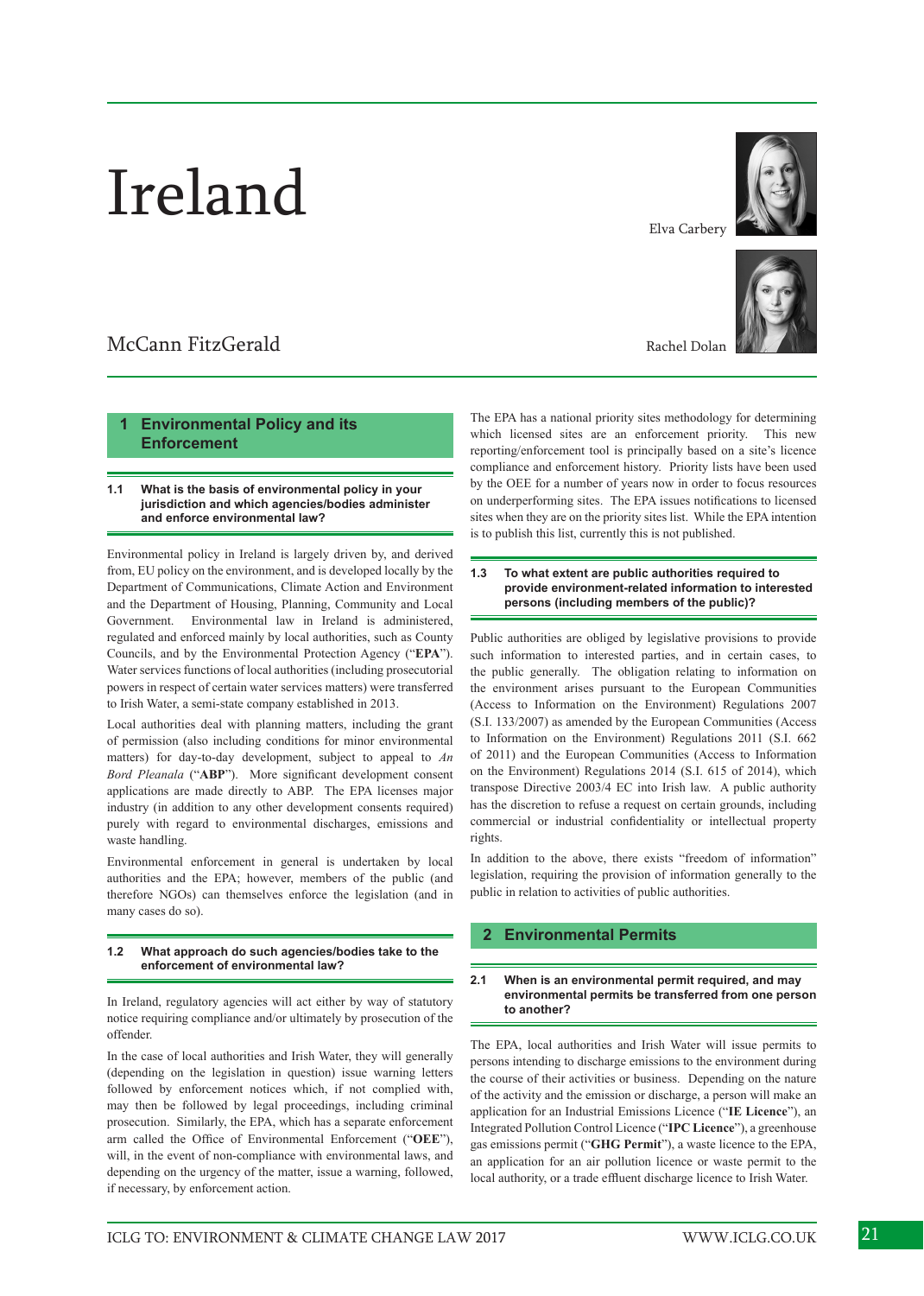Depending on its nature, a permit can usually be transferred from one person to another. Prior to the transfer of an IE Licence, an IPC Licence, a waste licence or a GHG Permit, the consent/approval of the EPA will be required. It is generally advisable for water, air and waste permit holders to liaise with the relevant regulatory authority informing them of the change of permit details.

### **2.2 What rights are there to appeal against the decision of an environmental regulator not to grant an environmental permit or in respect of the conditions contained in an environmental permit?**

A decision of a local authority or Irish Water in relation to water and air pollution permits can be appealed to ABP and can be subject to judicial review. Decisions of a local authority in relation to waste collection permits may be appealed to the District Court, and appeals in relation to certificates of registration and waste facility permits are made to the court of competent jurisdiction.

Prior to the granting of an IE Licence, an IPC Licence, GHG Permit or waste licence by the EPA, the EPA will issue a proposed decision on the permit/licence application and an applicant or other relevant person can make an objection to the EPA within eight weeks. Once a final permit has been granted, the decision of the EPA can be judicially reviewed on points of procedure in the High Court within eight weeks of the decision.

### **2.3 Is it necessary to conduct environmental audits or environmental impact assessments for particularly polluting industries or other installations/projects?**

Typically, an ongoing environmental auditing procedure will apply as part of an environmental management system and the monitoring and reporting procedure set out in the conditions of a permit.

Under the European Communities (Environmental Impact Assessment) Regulations 1989 to 2006, and Ireland's planning legislation generally, an environmental impact assessment (an "**EIA**") is required at the development stage of all projects that are likely to have a significant impact on the environment. In addition, an appropriate assessment pursuant to the Habitats Directive may be required where a project is likely to have a significant effect on a European Site (i.e. special protection area or special area of conservation).

Following the decision of the European Court of Justice in *Commission v Ireland* [case C-50/09], Ireland introduced new sets of Regulations in order to remedy various defects in Ireland's EIA legislation and EIA is generally incorporated into specific statutory schemes e.g planning, waste and IE Licensing.

### **2.4 What enforcement powers do environmental regulators have in connection with the violation of permits?**

Environmental regulators have extensive powers under environmental legislation to take the necessary steps to remedy breaches of environmental permits. A regulator will usually issue a notice in the first instance calling on a non-compliant person to remedy the breach. Failure to comply with a notice is an offence and the regulator can prosecute a person for such failure. The nature of any fine imposed will depend on the breach, but environmental legislation provides for maximum fines of up to €15,000,000 and/ or imprisonment of up to 10 years. The regulator can also take steps to remedy a breach itself and seek to recover the cost from the permit holder, or the owner or occupier of the site where the breach

occurred. Where there is a persistent and serious breach of a permit, a regulator can carry out a review or revoke or suspend a permit or licence. See question 1.1 above regarding enforcement by members of the public.

## **3 Waste**

## **3.1 How is waste defined and do certain categories of waste involve additional duties or controls?**

The Waste Management Acts 1996 to 2015 ("**WMA**") define waste as any substance or object which the holder discards or intends or is required to discard. The definition excludes various gaseous effluents, unexcavated contaminated soil, certain non-hazardous agricultural and forestry materials. It also excludes uncontaminated soil, which is to be used for the purpose of construction on the site from which it was excavated. By-products are no longer classed as waste and when waste can cease to be waste, having undergone a recovery process, has been clarified. Pursuant to the European Union (Industrial Emissions) Regulations 2013, certain categories of waste activity which fall under the First Schedule are now licensed by the EPA under an IE Licence and are associated with another IE Licensable activity.

There are certain categories of waste which involve additional duties or controls, including hazardous waste, waste oils, biowaste, batteries, tyres, end-of-life vehicles and waste electrical and electronic equipment ("**WEEE**").

## **3.2 To what extent is a producer of waste allowed to store and/or dispose of it on the site where it was produced?**

Certain waste can be stored on a temporary basis for up to six months, provided that a certificate of registration is obtained.

The original waste producer or other waste holder must be authorised to dispose of waste and must carry out the treatment of the waste in accordance with the waste hierarchy and so as not to cause or facilitate the abandonment or dumping of waste or the transport, recovery or disposal of that waste in a manner that causes or is likely to cause environmental pollution.

## **3.3 Do producers of waste retain any residual liability in respect of the waste where they have transferred it to another person for disposal/treatment off-site (e.g. if the transferee/ultimate disposer goes bankrupt/ disappears)?**

The WMA places a duty on a waste producer/holder to only transfer waste to an "*appropriate person*", being a person authorised to undertake the collection, recovery or disposal of the class of waste in question. After the waste is transferred, the person who has taken possession of the waste becomes a waste holder and, as such, there is an unbroken chain of responsibility. Provided that the original waste producer has transferred the waste to another person in accordance with the provisions of the WMA (save where the transfer is for preliminary treatment only), the original waste producer will not retain any residual liability. However, if waste is transferred other than in accordance with the WMA, then in accordance with the "*polluter pays*" principle, the costs of waste management may be borne by the original waste producer, in addition to any other holder of the waste.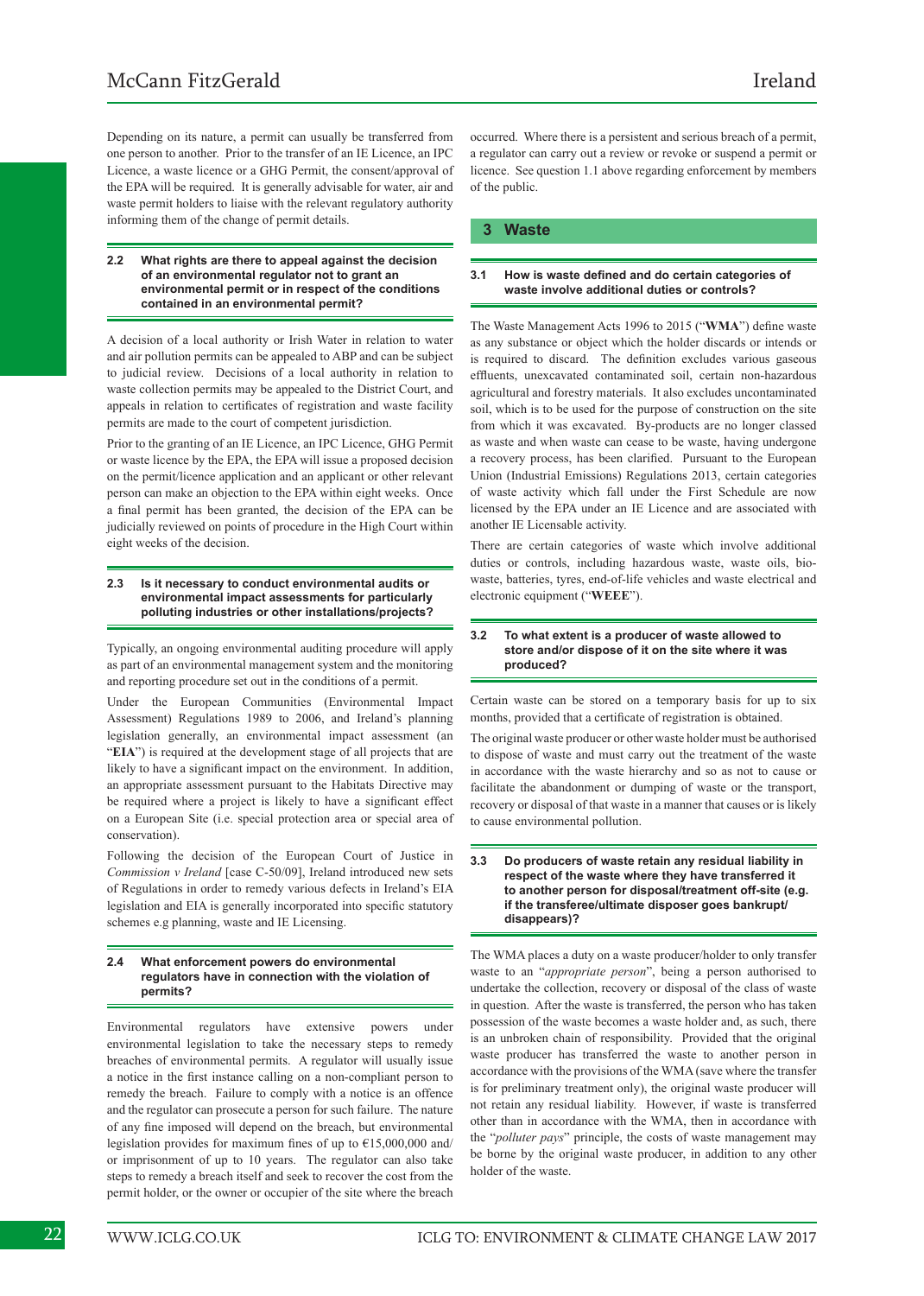## **3.4 To what extent do waste producers have obligations regarding the take-back and recovery of their waste?**

Take-back and recovery obligations are imposed on waste producers (including retailers, importers and manufacturers) of certain streams of waste, including batteries, end-of-life vehicles, tyres, WEEE, packaging waste and farm plastics. There are a number of approved schemes for the collection and recovery of such waste.

## **4 Liabilities**

## **4.1 What types of liabilities can arise where there is a breach of environmental laws and/or permits, and what defences are typically available?**

Where there is a breach of environmental law and/or a permit, liability can arise in both criminal law and/or civil law. A breach of criminal law arises where a person breaches statutory duty, fails to comply with a direction and/or fails to comply with permit conditions. Depending on the nature of the breach, a person may be liable on prosecution for a fine and/or a term of imprisonment and any cost of clean-up and remediation required. Civil liability can arise where there is a claim for damages for breach of statutory duty, negligence, trespass or nuisance and a claim for damages would include a claim for any loss, costs and expenses, including the cost of remediation. See question 1.2 above.

Typically, it would be a defence to show that the activity alleged to constitute a breach was carried out in accordance with the permit or licence conditions and/or that a person was not responsible for causing or permitting the breach (including an act of God) and/or they used reasonable care to prevent the breach. Environmental breaches are typically strict liability offences, meaning that proof of the intention of the person is not required. The expression "causing or permitting" is widely defined and if an activity or premises is in the control of a person (being an owner or occupier) and a breach of law or of permit conditions occurs, that can be sufficient to render a person liable.

## **4.2 Can an operator be liable for environmental damage notwithstanding that the polluting activity is operated within permit limits?**

Notwithstanding the permit defence in question 4.1 above, an operator could be liable at common law for the torts of breach of statutory duty, negligence, trespass and nuisance, regardless of the fact that the polluting activity is operated within the permit limits. An operator can also be liable under the European Community (Environmental Liability) Regulations 2008 to 2011 (the "**Environmental Liability Regulations**"), where it fails to comply with a direction from the EPA to remedy or prevent an imminent threat of environmental damage.

## **4.3 Can directors and officers of corporations attract personal liabilities for environmental wrongdoing, and to what extent may they get insurance or rely on other indemnity protection in respect of such liabilities?**

Yes, although usually it would have to be shown that the director or officer was in control of and/or had knowledge of the breach and it arose due to an act or omission on their part. It is possible for directors to get insurance cover against civil liabilities but not against criminal liabilities. See Section 11 below.

## **4.4 What are the different implications from an environmental liability perspective of a share sale on the one hand and an asset purchase on the other?**

In a share sale, all of the liabilities, both past and present, transfer on closing. In an asset purchase, only the asset transfers. Therefore, in an asset transfer, the liability for environmental issues is limited to those that relate specifically to the asset transferred and this, of course, could carry a risk of future liability for the cost of the cleanup and remediation of a contaminated site.

## **4.5 To what extent may lenders be liable for environmental wrongdoing and/or remediation costs?**

The law in relation to lender liability in Ireland is unclear. However, there is a risk that if a lender (in enforcing its security) has control over or participates in the activity and decision-making which causes or permits a breach of environmental law, it may incur liability.

## **5 Contaminated Land**

## **5.1 What is the approach to liability for contamination (including historic contamination) of soil or groundwater?**

The law in Ireland is fragmented and there is no specific legislation which addresses contaminated land. In general, the liability for contamination to land lies with the owner or occupier of the land. The "*polluter pays*" principle applies to water and air where liability lies with the person who caused or permitted the pollution. Liability for waste management lies with the original waste producer, and the current and/or previous waste holders.

Environmental clean-up is mandatory where a party breaches the provisions of the EPA Acts 1992 to 2015 ("**EPA Acts**"), the WMA and the Water Services Act, 2007 to 2014 "**Water Services Act**"). Sections 55 to 58 of the WMA are particularly relevant and may require that a person who is holding, recovering or disposing of waste be liable for the costs of clean-up and any costs incurred by the relevant regulatory authority in investigating an incident. A person found guilty of an offence under the WMA, the EPA Acts or the Water Services Act may face criminal prosecution (see questions 1.2 and 2.4 above). In addition to the common law obligations, there is a statutory civil liability where water or air contamination causes injury, loss or damage to a person or a person's property. Larger installations are likely to be subject to the IE licensing regime.

Where a development is proposed on contaminated land, the regulatory authority may make remediation of the site a condition to the grant of planning permission, licence or permit. There are also powers under legislation regarding derelict sites.

With regard to historic contamination of soil, unless the contamination is at risk of moving off-site and causing a threat to the environment, there would generally be no obligation to disclose such contamination or to do anything with the site in that respect.

## **5.2 How is liability allocated where more than one person is responsible for the contamination?**

Where there is more than one person responsible, they will be jointly and severally liable and any decision of the courts may be enforced in full against any of those found to be responsible.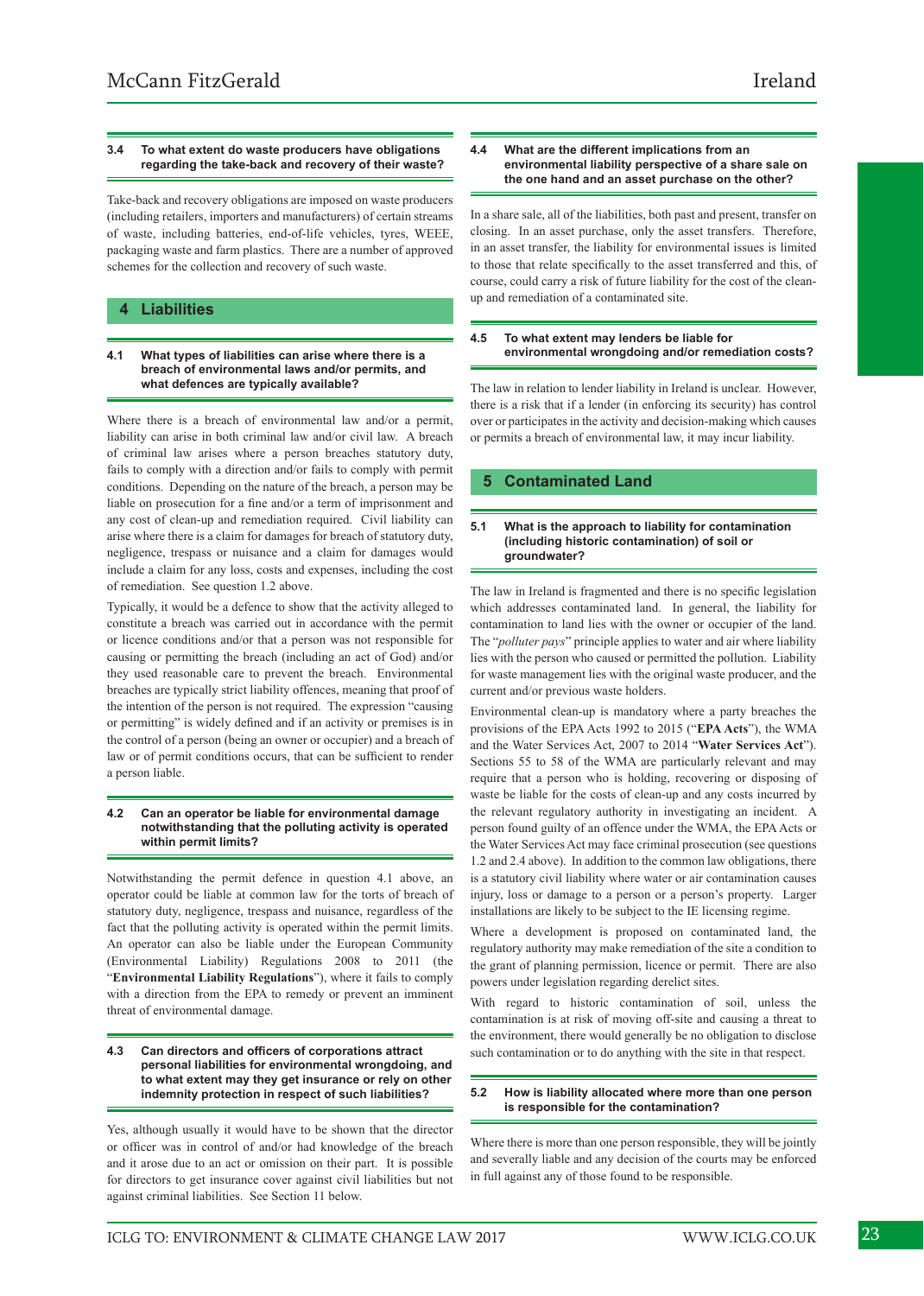## **5.3 If a programme of environmental remediation is 'agreed' with an environmental regulator can the regulator come back and require additional works or can a third party challenge the agreement?**

A regulator could come back and require additional works. This would arise in the context of any agreement and they would reserve their rights to do so. An agreement could be deemed to constitute an act or decision by the authority which could be judicially reviewed. Where a review is sought, the courts will review the decisionmaking process and not the merits of the decision.

**5.4 Does a person have a private right of action to seek contribution from a previous owner or occupier of contaminated land when that owner caused, in whole or in part, contamination; and to what extent is it possible for a polluter to transfer the risk of contaminated land liability to a purchaser?**

The general rule in property transactions is "*caveat emptor*" (buyer beware). The purchaser must satisfy itself as to the condition of the property and is not entitled to any redress from the seller unless it can show a misrepresentation or a breach of any agreed warranty. The authorities may still pursue the previous owner for any offences it committed during its period of ownership, subject to any limitation periods.

### **5.5 Does the government have authority to obtain from a polluter, monetary damages for aesthetic harms to public assets, e.g. rivers?**

The relevant authorities are entitled to claim general damages. The courts may also impose fines. The definition of environmental damage has been expanded under the Environmental Liability Directive, which has been transposed into Irish law.

## **6 Powers of Regulators**

## **6.1 What powers do environmental regulators have to require production of documents, take samples, conduct site inspections, interview employees, etc.?**

Under environmental legislation in Ireland, regulators have extensive powers to issue notices, make directions, order the production of documents, take samples, conduct site inspections and carry out investigations into breaches of the statutory code.

## **7 Reporting / Disclosure Obligations**

**7.1 If pollution is found on a site, or discovered to be migrating off-site, must it be disclosed to an environmental regulator or potentially affected third parties?**

Environmental legislation specifically provides that a person must disclose pollution to an environmental regulator when it is migrating off-site. Specific reporting provisions are set out under the IE and IPC licensing regime, water pollution and waste legislation. An operator is also obliged under the Environmental Liability Regulations to notify the EPA where there is an imminent threat of environmental damage.

## **7.2 When and under what circumstances does a person have an affirmative obligation to investigate land for contamination?**

A person has an affirmative obligation to investigate land for contamination where there is an imminent threat of environmental damage. If there was a risk that land contamination was migrating off-site and/or polluting groundwater, there could be a threat of environmental damage. Even if there was historical contamination but no threat of environmental damage exists, there is no obligation to investigate for land contamination.

## **7.3 To what extent is it necessary to disclose environmental problems, e.g. by a seller to a prospective purchaser in the context of merger and/or takeover transactions?**

There are no specific statutory provisions that require the disclosure of environmental problems by a seller to a purchaser. A purchaser typically raises pre-contract enquiries, requisitions on title and carries out a due diligence exercise which assists in identifying any environmental problems. Subsequent disclosure and negotiation of warranties may also identify environmental issues.

## **8 General**

The use of environmental indemnities is possible and is often used in commercial transactions such as mergers or acquisitions in order to limit exposure for environmental liabilities. However, payment under such an indemnity would not prevent criminal sanction following prosecution by regulatory authorities as those authorities would not (and could not) be bound by the indemnity. With regard to other third parties, they would be free to pursue either or both parties for environmental damage.

## **8.2 Is it possible to shelter environmental liabilities off balance sheet, and can a company be dissolved in order to escape environmental liabilities?**

Although it is possible to hold contaminated land or a manufacturing site in a separate corporate entity, this will not necessarily achieve the desired result, as the directors and officers of that entity may well have personal criminal liability in respect of the environmental liabilities. See question 4.3 above.

Subject to the above comments, particularly in relation to liability of directors, officers and possibly others in a company, the dissolution of a company holding a polluting asset could result in environmental liability being borne by the State. However, depending on the precise circumstances of the case, if contamination by waste materials was involved (the most common situation) and if the directors or indeed shareholders of the dissolved company were themselves responsible for the polluting activities, then aside from criminal prosecution, they could possibly be held responsible for remediation costs in civil law.

**<sup>8.1</sup> Is it possible to use an environmental indemnity to limit exposure for actual or potential environmentrelated liabilities, and does making a payment to another person under an indemnity in respect of a matter (e.g. remediation) discharge the indemnifier's potential liability for that matter?**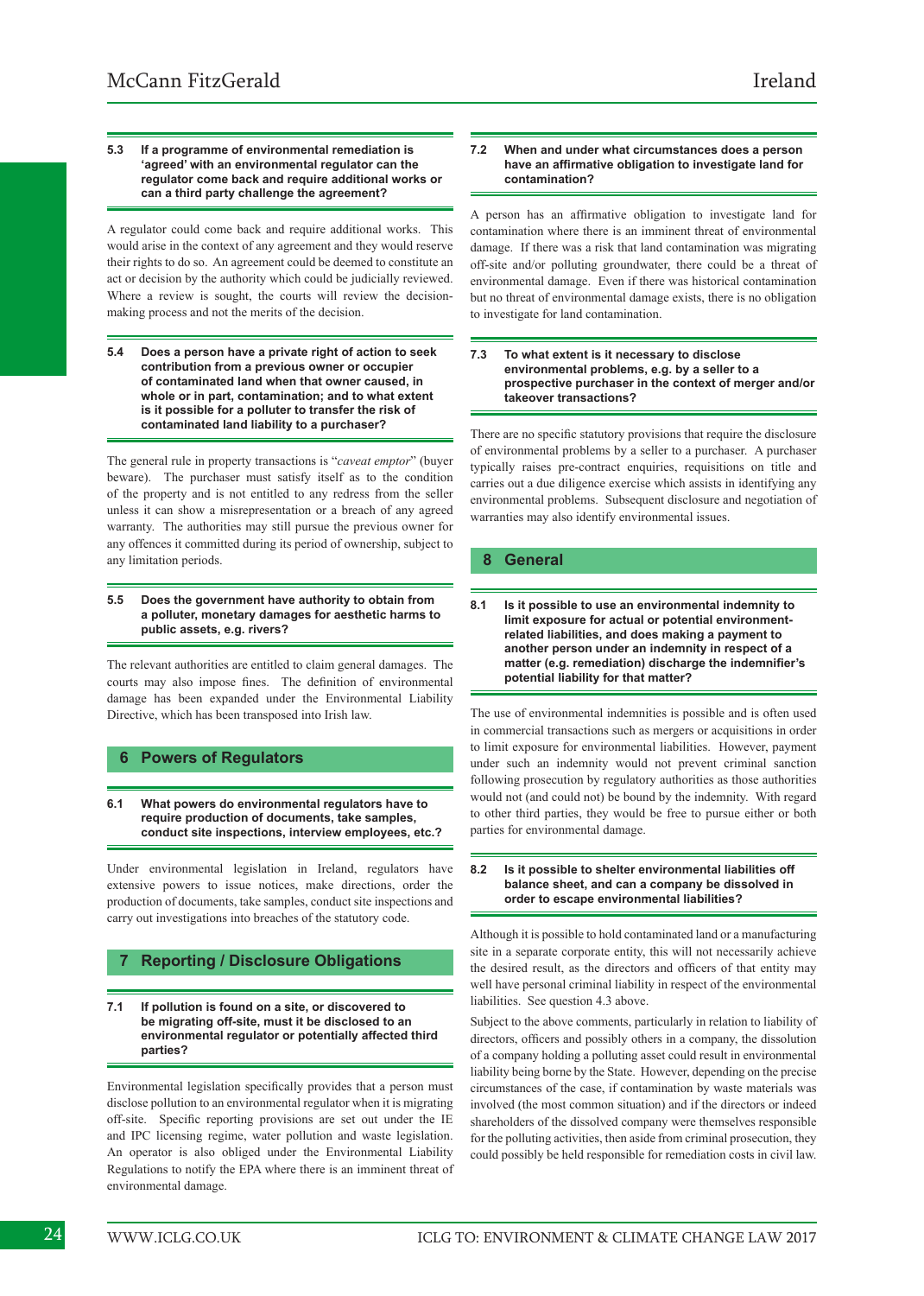#### **8.3 Can a person who holds shares in a company be held liable for breaches of environmental law and/or pollution caused by the company, and can a parent company be sued in its national court for pollution caused by a foreign subsidiary/affiliate?**

Although highly unlikely in normal circumstances, under Ireland's legislative regime on waste and, in particular, Section 9(2) of the WMA, a company shareholder can (in limited situations) be held liable for the pollution caused by the company. This could arise in circumstances where the shareholder was in effective control of the company's non-compliant actions.

There is no provision of Irish law expressly permitting a parent company to be pursued in respect of pollution caused by its foreign subsidiary or affiliate. However, if the parent company has provided a parent company guarantee in respect of the environmental obligations of the subsidiary, then the parent company will have an obligation under that instrument to either pay or remedy damage and could be sued on foot of it.

## **8.4 Are there any laws to protect "whistle-blowers" who report environmental violations/matters?**

Yes, the Protected Disclosures Act, 2014 (the "**2014 Act**") came into law in July 2014. The objective of the 2014 Act is to enable employees and contractors to make disclosures which are in the public interest without the fear of being identified. The 2014 Act also provides "whistle-blowers" with protection from victimisation and most civil proceedings.

## **8.5 Are group or "class" actions available for pursuing environmental claims, and are penal or exemplary damages available?**

There are certain types of "class action" available in this jurisdiction. However, they are so limited as to be virtually useless.

There is very limited provision for exemplary or penal damages in Irish law. While there have been very few awards of exemplary or "punitive" damages by the Irish courts, they have shown themselves willing to make such awards if the circumstances demand it.

## **8.6 Do individuals or public interest groups benefit from any exemption from liability to pay costs when pursuing environmental litigation?**

Generally, the costs of proceedings are at the discretion of the court and usually costs are said to "follow the event" – i.e. the losing side is liable to pay the costs of the other side. However, judicial discretion in judicial review cases concerned with specific environmental matters has been limited by the introduction of Section 50B of the Planning and Development Acts 2000 to 2015 (the "**Planning Acts**") and further amended by s. 21 of the Environment (Miscellaneous Provisions) Act, 2011 (the "**2011 Act**") whereby in certain circumstances each party to the proceedings must bear its own costs. The court may award costs to an applicant to the extent that it is successful in its application. The court may order costs against a party (including an applicant) where a claim is vexatious, the party mis-conducted itself or is in contempt. In addition, the court is entitled to award costs in favour of a party in a matter of exceptional public importance and where it is in the interests of justice to do so. This will likely favour NGOs or those challenging decisions in circumstances where they would not otherwise have been entitled to recovery of their costs.

## **9 Emissions Trading and Climate Change**

## **9.1 What emissions trading schemes are in operation in your jurisdiction and how is the emissions trading market developing there?**

Ireland is part of the EU Emissions Trading Scheme ("**ETS**"). The ETS covers various types of high emission stationary installations, including power stations, combustion plants and oil refineries. The aim of the ETS is to help EU Member States achieve their commitments to limit or reduce greenhouse gas emissions in a cost-effective way. In 2012, the ETS was extended to include certain aircraft flying from, to or within the EU. The national emission trading registry is required to be maintained and this is done by the EPA.

The ETS was launched on 1 January 2005 and has now entered its third phase, which will run from 2013 until 2020. The main changes in the third phase include: (i) a single, EU-wide cap on emissions, in place of 27 national caps; (ii) auctioning free allocation, now being the default method for allocating allowances; (iii) for those allowances still given away for free, new harmonised allocation rules will apply; and (iv) additional sectors and gases are included in the third phase.

## **9.2 Aside from the emissions trading schemes mentioned in question 9.1 above, is there any other requirement to monitor and report greenhouse gas emissions?**

GHG Permits are regulated in Ireland under the European Communities (Greenhouse Gas Emissions Trading) Regulations 2012, as amended (the "**2012 Regulations**"). The 2012 Regulations implement the ETS in Ireland.

Aside from obligations arising under the ETS, domestic legislation, in particular the EPA Acts and the Air Pollution Acts 1987 and 2011 (the "**Air Pollution Acts**"), provide certain requirements to monitor and report emissions (i.e. an emission of a pollutant into the atmosphere).

Under the EPA Acts, IE and IPC Licences are required for, but not limited to, any activity which releases emissions. The EPA will not grant an IE Licence or an IPC Licence unless it is satisfied that the emissions released will not contravene a relevant standard or cause significant environmental pollution. Conditions can be attached to these licences, which may include specifying the means of controlling and monitoring the emissions.

Under the Air Pollution Acts a local authority has the power to grant a licence to operate an industrial plant and such a licence will only be granted if, amongst other things, the emissions from that plant will comply with any relevant emission limit value, which will be specified by the local authority dependent on the class of emission. In addition, the local authorities have the power to carry out monitoring of air quality and the nature and effect of emissions as they deem necessary, or as directed by the Minister for Housing, Planning, Community and Local Government. The Air Pollution Acts also require the EPA to establish a fuels register of persons who produce, treat, import, place on the market, distribute, store or sell fuel of any type or description, or who carry on any combination of those activities.

## **9.3 What is the overall policy approach to climate change regulation in your jurisdiction?**

The Climate Action and Low Carbon Development Act was enacted in December 2015 ("**Climate Act**"). The Act provides for the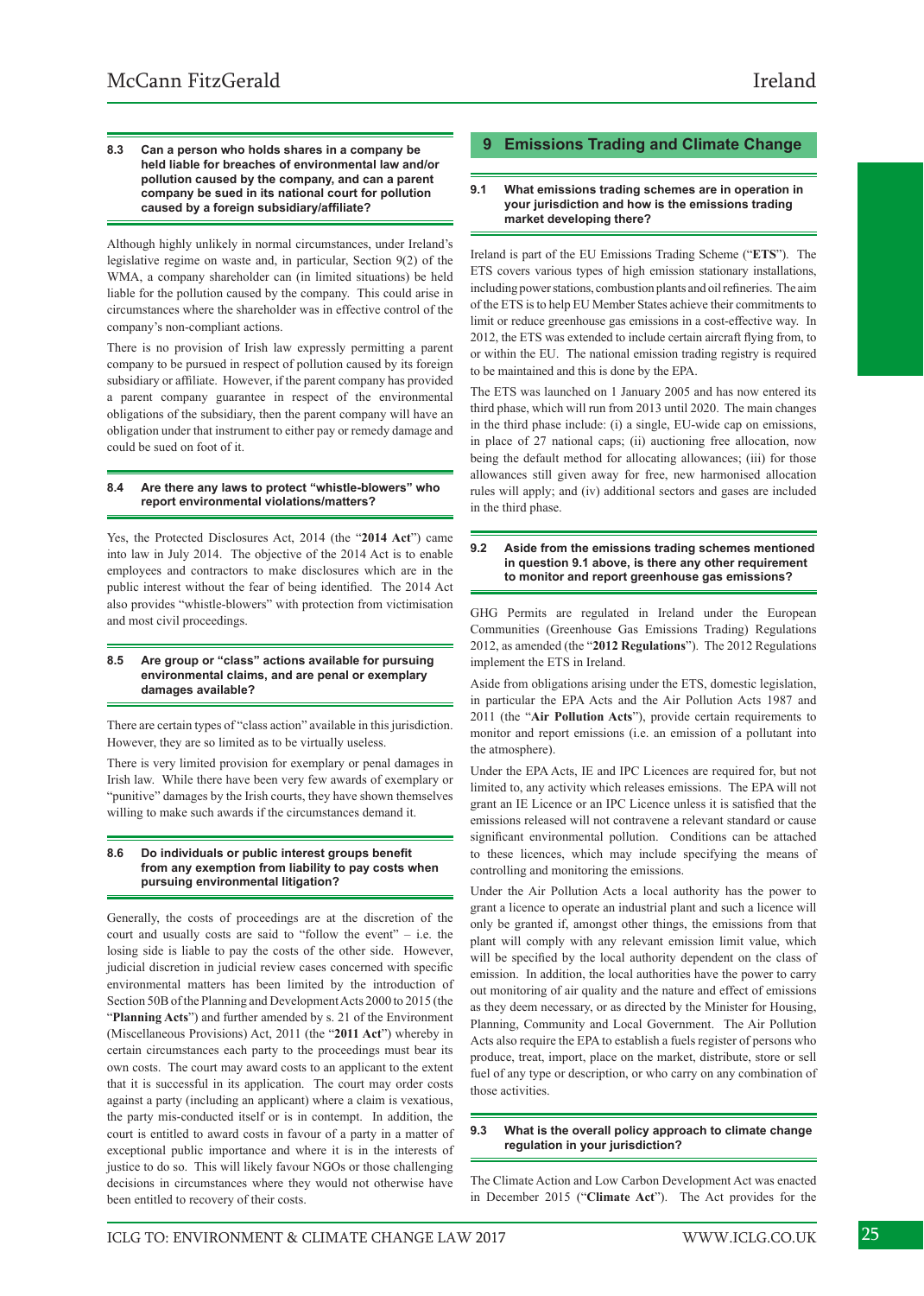establishment of a national framework with the aim of achieving a low carbon, climate resilient and environmentally sustainable economy by 2050 through mitigation plans and national adaptation frameworks. In carrying out their frameworks, 'Public Bodies' have a duty to have regard to the Climate Act in carrying out their functions. At EU level, Ireland has committed to the reduction of greenhouse gas emissions by 20% (of 1990 levels) by 2020.

In addition to the above, domestic legislation such as the Energy (Biofuel Obligation and Miscellaneous Provisions) Act, 2010, as amended by the Energy (Miscellaneous Provisions) Act, 2012, the Electricity Regulation (Amendment) (Carbon Revenue Levy) Act, 2010 and the Natural Gas Carbon Tax Regulations 2010 have been implemented to assist Ireland in reducing its carbon emissions.

## **10 Asbestos**

## **10.1 What is the experience of asbestos litigation in your jurisdiction?**

While Ireland has had some asbestos-related litigation, it has not been widespread due to the lack of any real exposure to asbestos. In Ireland, asbestos litigation has centred on more controversial claims for damages from the fear of contracting an asbestos-related disease, as opposed to damages resulting from an actual physical injury or psychiatric illness.

This jurisdiction does not allow the recovery by plaintiffs of damages for psychiatric injury resulting from an irrational fear of contracting a disease because of their negligent exposure to health risks by their employers, where the risk is characterised by their medical advisors as very remote. This is sometimes referred to as the "fear of disease" and was confirmed in the recent case of *B v C* [2011]. The court confirmed that it was well established that proof of damage was an essential component of recovery in negligence, citing the UK case of *Rothwell v Chemical & Insulating Co Ltd*  [2008]. To date, there are no proposals to follow the example of Northern Ireland or Scotland, which have introduced specific legislation to counteract the *Rothwell* decision. Therefore, in order to succeed, a plaintiff must suffer from an actual physical injury or recognisable psychiatric illness as a result of the exposure to asbestos.

### **10.2 What are the duties of owners/occupiers of premises in relation to asbestos on site?**

The law in Ireland does not specifically target owners/occupiers, but focuses on duties of employers to employees. Asbestos is classed as hazardous waste and, as such, those who handle it must be licensed to do so. The Safety, Health and Welfare at Work (Exposure to Asbestos) Regulations 2006–2010 (the "**Asbestos Regulations**") apply to activities in which employees are likely to be exposed to dust arising from either, or both, asbestos and materials containing asbestos, during their work. Employers and occupiers also have duties in respect of workplaces and premises under the common law. If its employees are "*likely to be exposed*", an employer is required to assess the risk to its employees' health and safety. Employers must take all necessary steps to identify presumed asbestos-containing materials at a premises or place of work before commencing any demolition, removal or maintenance work at the premises or place of work.

## **11 Environmental Insurance Liabilities**

## **11.1 What types of environmental insurance are available in the market, and how big a role does environmental risks insurance play in your jurisdiction?**

Environmental insurance is available in Ireland but is usually placed through the London market or other major insurance markets. The insurance types available include those covering environmental risks in the professional indemnity policies of engineers or architects, those contained in typical construction policies (which tend to exclude all but pollution from "one-off" accidents), and specific environmental insurance cover in relation to particular risks arising from known or suspected pollution. Environmental insurance does not play a very significant role in Ireland but like all insurance, its absence could become very regrettable should relevant contamination occur.

#### **11.2 What is the environmental insurance claims experience in your jurisdiction?**

Due to a lack of reported cases, there is no readily available claims experience in Ireland. Claims, where they arise, tend to be substantial but we think that exposure of insurers tends to be limited by the care that they exercise in assessing the risk involved and in drafting the relevant policies (in particular the exclusion clauses).

## **12 Updates**

#### **12.1 Please provide, in no more than 300 words, a summary of any new cases, trends and developments in Environment Law in your jurisdiction.**

## **Recent Case Law**:

*Balz v An Bord Pleanala* [2016] IEHC 134 concerned a local resident objector to a proposed wind farm who challenged the adequacy of the reasons given in an EIA and AA for the development. The EIA was found to be inadequate and it was held that reasons must be given for why the Board disagreed with the recommendation of the Inspector. This was necessary to enable the public to ensure that the Board directed its mind to the concerns expressed. The AA was also found to have failed to fulfil the criteria of giving precise, complete and definitive findings and conclusions. The Board was statutorily required to consider the Inspector's Report in its decision.

*Sweetman v An Bord Pleanala* [2016] IEHC 310 concerned a challenge to the planning permission granted for works associated with an upgrade of an overhead line. The upgrade was divided into two, between those parts of the line that impacted a Natura 2000 site and those that did not. The Board had found this was not tantamount to project-splitting. The court held that there is nothing wrong in project-splitting *per se* and that in any large project, it may be necessary and desirable. The question is whether project splitting occurs for the purpose of avoiding the need to have an EIA. As the matter involved specialist planning expertise, it was within the remit of the planning authority's decision-making.

*Connolly v An Bord Pleanala* [2016] IEHC 322 involved a grant of permission for the development of a wind farm. The court criticised the Board's reliance on the Inspector's report in deciding not to conduct an EIA in circumstances where the report pre-dated important design changes to the project. In relation to the failure to carry out or record an AA, the court insisted that the requirement is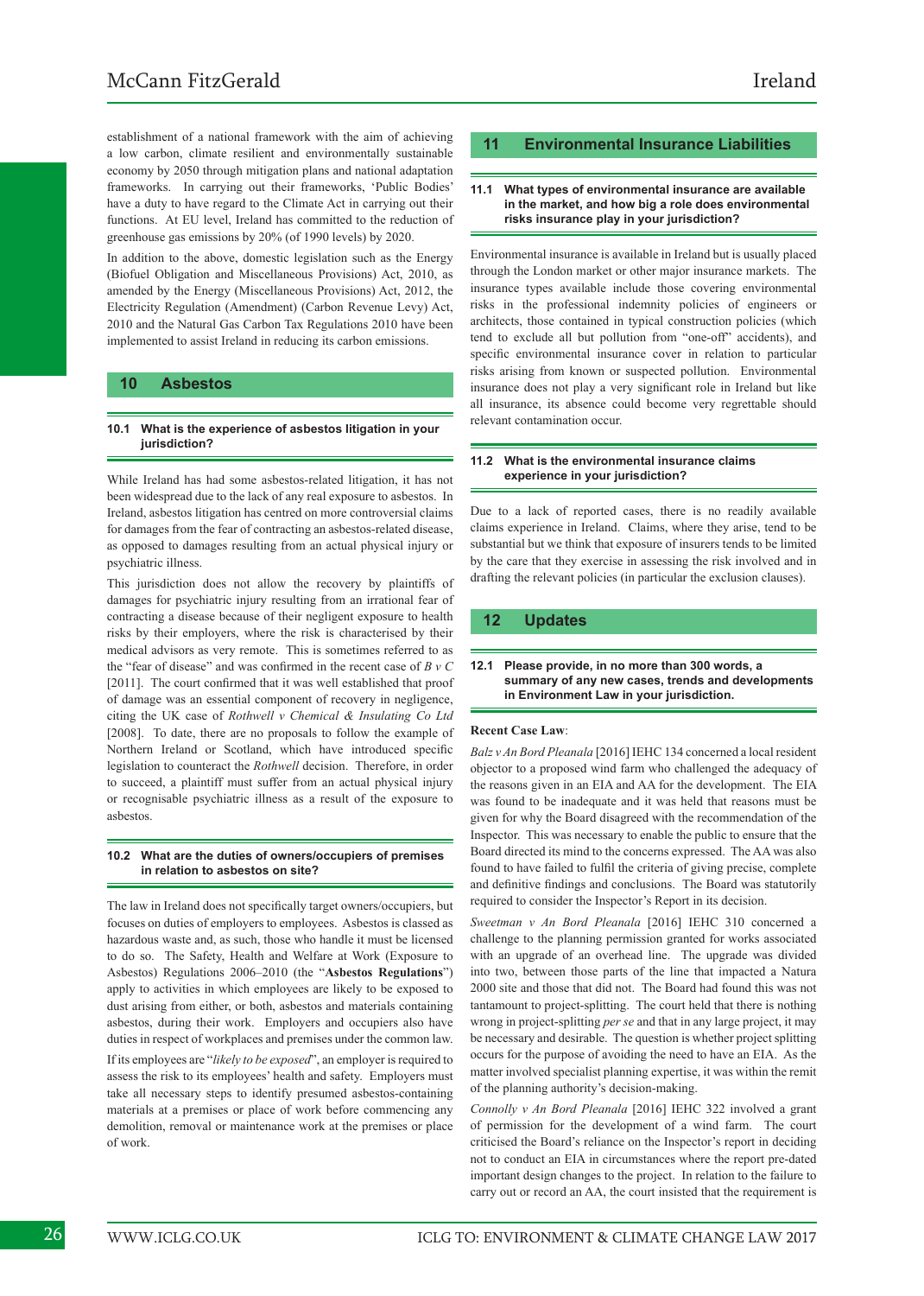that a decision must be made, but also that a party who comes to the decision seeking to challenge it knows whether the Board has done right or gone wrong. Because the applicant could not decipher the reasons for what had been done, the court quashed the permission granted by the Board.

## **Some recent legislation**:

- Air Pollution (Fixed Payment Notice) Regulations 2015.
- Air Pollution Act (Marketing, Sale, Distribution and Burning of Specified Fuels) (Amendment) Regulations 2016.
- Air Pollution Act (Fixed Payment Notice) (Solvents) Regulations 2016.
- Air Pollution Act (Fixed Payment Notice) (Paints) Regulations 2016.
- Derelict Sites (Urban Areas) Regulations 2016.
- Derelict Sites (Urban Areas) (No 2) Regulations 2016.
- European Union (Framework for Maritime Spatial Planning) Regulations 2016.
- European Union (Waste Directive) (Amendment) Regulations 2016.
- European Union (Waste Directive) (Recovery Operations) Regulations 2016.
- European Union (Radioactive Substances in Drinking Water) Regulations 2016.
- European Union Environmental Objectives (Groundwater) (Amendment) Regulations 2016.
- European Union Habitats Regulations 2016.
- European Union Environmental Objectives (Standards for Monitoring of Quality Elements) Regulations 2016.
- Environmental Protection Agency (Advisory Committee) Regulations 2015.
- European Union (End-of-Life Vehicles) (Amendment) Regulations 2016.
- Sea Pollution (Harmful Substances in Packaged Form) (Amendment) Regulations 2016.
- Sea Pollution (Prevention of Oil Pollution) (Amendment) Regulations 2016.
- Waste Management (Collection Permit) (Amendment) Regulations 2016.
- Waste Management (Collection Permit)(Amendment) (No 2) Regulations 2016.
- Waste Management (Fixed Payment Notice) (Producer Responsibility) Regulations 2016.
- Waste Management (Prohibition of Waste Disposal by Burning) (Amendment) Regulations 2015.
- Water Services (No 2) Act 2013 (Property Vesting Day) (No 9) Order 2015.
- Water Services (No 2) Act 2013 (Property Vesting Day) Order 2016.
- Climate Action and Low Carbon Development Act 2015 (Establishment Day) Order 2016.